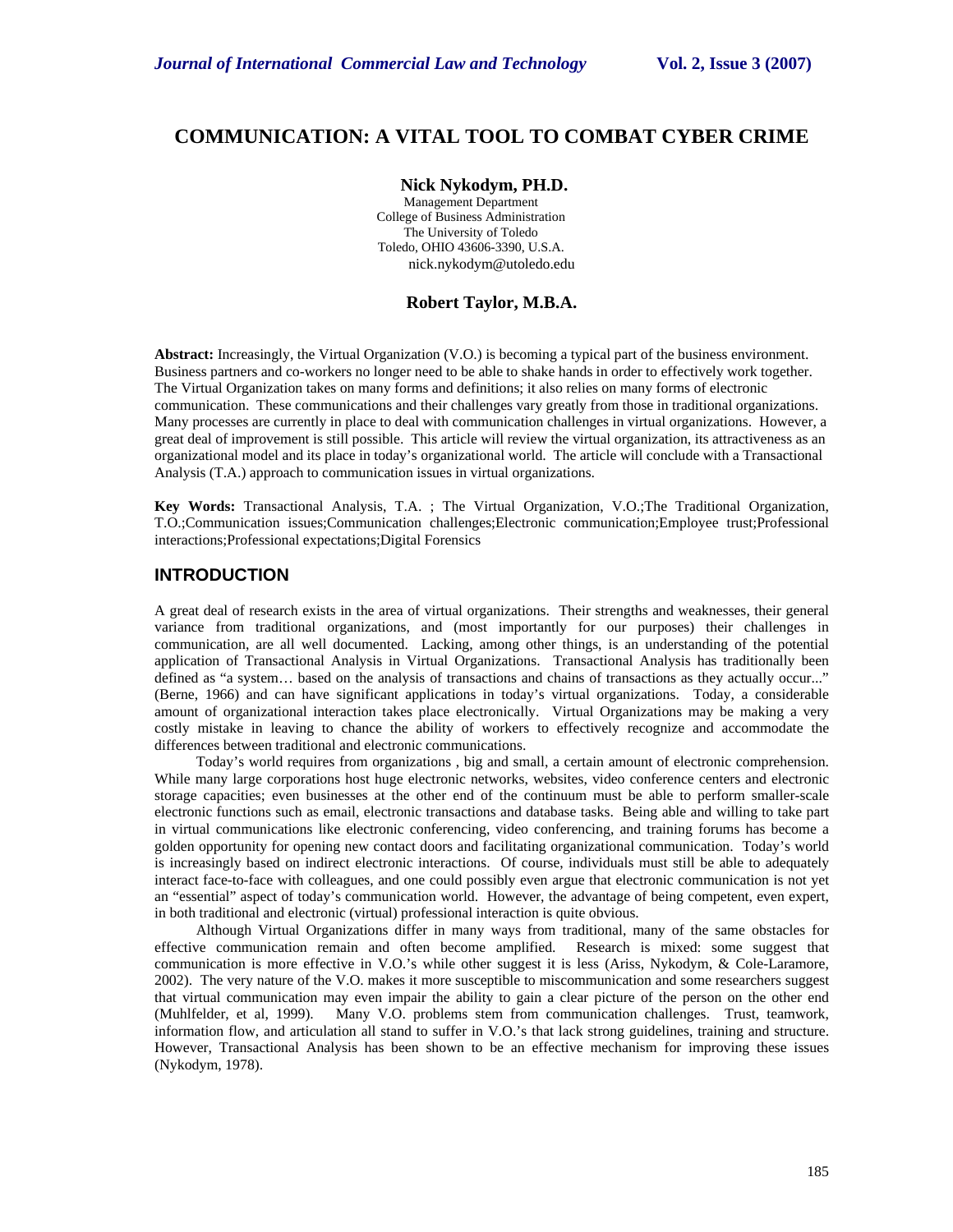## **The Virtual Organization**

At the hub of the world's drive towards electronic vigor is the Virtual Organization. The term "Virtual Organization" has been defined in as many ways as the functions that these organizations perform. For the purposes of this article, the term "Virtual Organization" is used to mean: an organization "in which (business) partners and teams work together across geographic or organizational boundaries by means of information technology", (Ariss, Nykodym, & Cole-Laramore, 2002). Today, with the adoption of operating systems like Linux and with companies whose sole core competency is creating advantages through virtual performance, the trend toward electronic vitality will continue. It is fully believed by some that the V.O. will eventually come to: "define work in the twenty-first century as the industrial organization defined it in the twentieth" (Malone and Laubacher, 1998).

The attractions to the organizational "virtual format" are endless. With more employees working from home, the costs of facility rental and maintenance can be greatly reduced, even eliminated (Kock, 2000). But the immeasurable flexibility that comes with being able to work over cyber-space is the main appeal. This flexibility allows the V.O. to quickly modify processes, relationships, and functions as demands shift (Desanctis and Monge, 1999). Companies are able to gain tremendous capability variety by collaborating interdepartmentally and across organizational boundaries (Weisenfeld, Fisscher, Pearson, and Brockhoff, 2001). To a very significant extent, the virtual organization may also reduce such barriers as racism and sexism. In removing visual interaction, perceptions will change (Cohen, 1997).

As with all organizations, Virtual Organizations must deal with the vast mountain of communication challenges that can plague productivity. V.O.'s however, must cope with the added challenge of communication through wires. V.O.'s are more sensitive to the fact that communication must be clear and effective the first time: once "send" is hit, the message, fax, video, document, or file, is on its way. This fact alone should be realization enough for V.O.'s to take caution. Couple this with the awareness that V.O.'s typically attempt to implement many of the traditional aspects of today's work environment while reducing the influence of vertical hierarchy and the concerns become even more obvious. For example, V.O. work teams (a popular concept in today's traditional business environment) are often comprised of individuals with varying titles and ranks and are formed across boundaries to work in parallel on projects. This can create significant rank discrepancies within the "virtual team". "Virtual teams" are commonly defined as groups of uniquely skilled individuals collaborating together, often times in different locations and/or organizations to accomplish mutually beneficial tasks through electronic communication (Kirkman & Mathieu, 2004). Indeed, today's technology allows virtual team members in New York and Tokyo to work together as easily as members in Chicago and its suburbs.

It is critical that changes in communication demands are accompanied by changes in training and technique. No longer can workers depend on traditional body language, facial expression, and tone to provide non-verbal clues and fill in holes left by traditional interaction. As one article states: "it has become apparent that traditional organizational models are poor matches to emerging new ways of doing business. Further, increased connectivity has enabled new organizational models" (Rouse, 1999). As new business means allow workers new levels of dependence and freedom, strong emphasis must be placed on the traditional competencies of accountability, adaptability, and trust (Creating Successful Virtual Organizations, 2000).

# **Current Trends for Increasing the Effectiveness of Communication in Virtual Organizations**

In addition to a healthy supply of research and publication, several organizational practices currently address communication in V.O.'s. Enhanced virtual employee freedoms force the virtual organization to better manage communication channels than in the traditional organization. A wide range of initiatives have been adopted by V.O.'s in this effort. Some work teams make it a rule to physically meet on occasion to ensure a certain level of intimacy amongst colleagues and ensure subordinate workers. However, this may be unrealistic for members working across the country or across the globe. There are also V.O.'s that literally develop team-based mission statements and value systems. However, these types of shared values and missions may prove difficult to support due to the potential temporality of the relationship and the seniority of "home company" values and individual goals (Grabowski and Roberts, 1999). In larger organizations, techniques such as requiring upper level management to "log-in" regularly, send friendly (non-work related) messages or updates to remote workers, or provide casual face-to-face interaction opportunities (for example: conferences and company parties) are used in an attempt to create the feel of a traditional organization and to develop rapport amongst virtual co-workers (Cohen, 1997). Organizations may also adjust hiring standards in the belief that some workers are just not "cutout" for virtual work (Shin, 2004).

Another technique to increase communication effectiveness is the utilization of electronic monitoring systems. Some companies, in the absence of a developed trust or in an effort to curb misuse, apply monitoring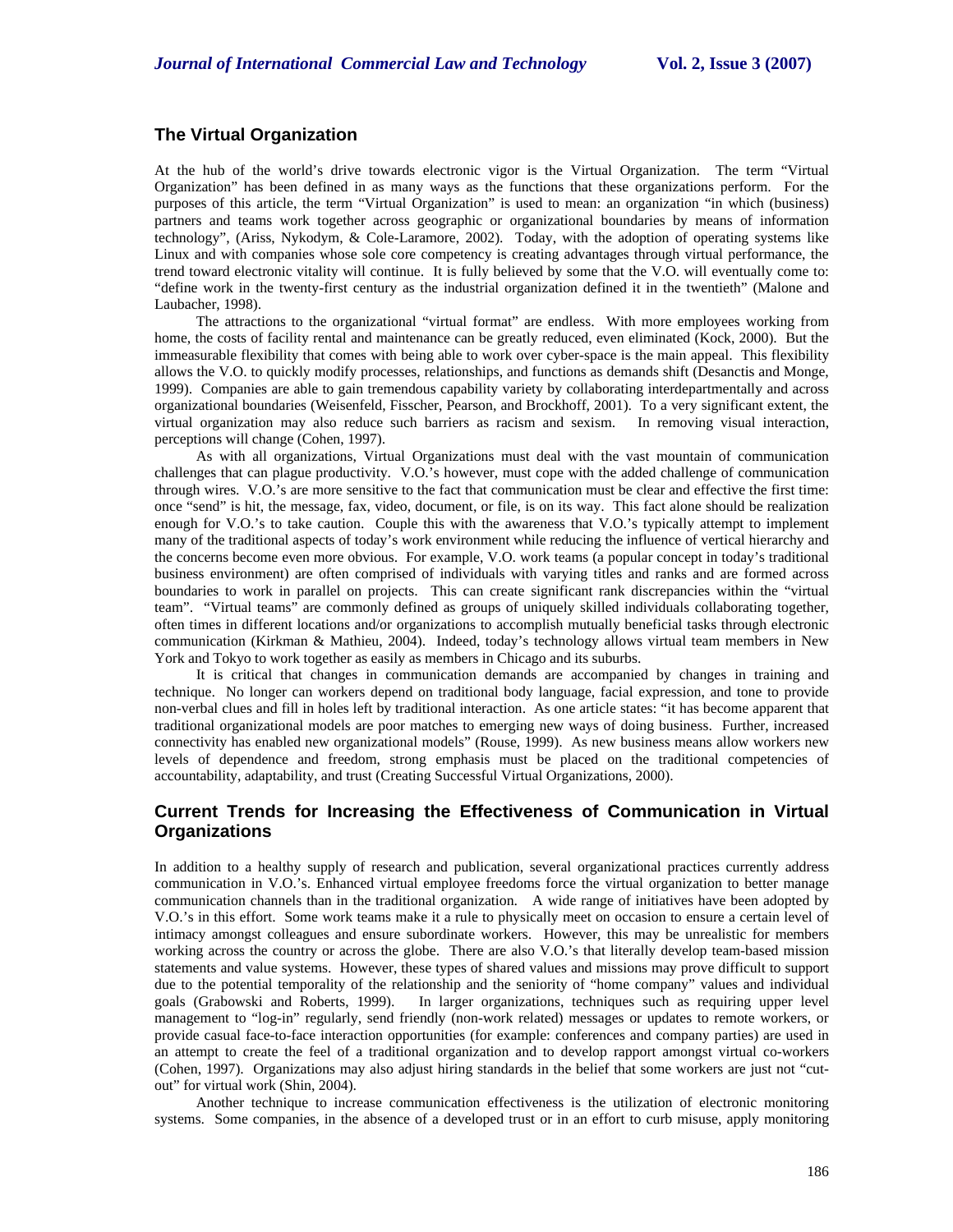restraints upon virtual workers. Requiring workers to be "logged-in" during certain hours, scrutinizing and limiting webpage access, reviewing correspondence, and placing limitations upon communication content are steps that organizations take to ensure professional and productive virtual work. However, continued electronic monitoring can have negative effects on employee. Monitoring employees can impact productivity, morale and trust (Ariss, Nykodym & Cole-Laramore, 2002). Unfortunately, the needs must be balanced, as without the proper role of management, economic losses as well as illegal activities can also be a reality (Nykodym & Taylor, 2004; Nykodym & Taylor, 2005). Many international communities are currently attempting to play legal and contractual "catch up" with cyber-crime legislation and contract updates with global cyber-organizations (Africa News, 2005; EMEA Press Centre, 2005).

# **Transactional Analysis in the Virtual Organization**

Much effort is needed to adjust to the trend toward virtual organizations. Processes must be implemented that will combine the opportunities of Virtual Organizations with the comforts and reassurances of traditional organizational models. So: what can be done to promote and ensure consistently professional and dynamic interaction in the virtual organizations of the future?

As indicated before, Transactional Analysis was defined by Berne in 1966 as "a system… based on the analysis of transactions and chains of transactions as they actually occur..." Transactional Analysis has a proven track record in the improvement of supervisory behavior communication. In a rigorous pre test, post test control group research design completed in an organizational context, Transactional Analysis achieved statistically significant results (Nykodym, 1978). Supervisory behavior through increased listening, approachability, and team work and information flow were all achieved at a statically significant level of .004 (Nykodym, 1978).

Much of cyber crime is rooted in the fear of computers by supervisors (Nykodym, Simonetti, & Christen (1988). Managers who lack computer skills must trust employees even if the confidence is unmerited (Nykodym, Miners, Simonetti & Christen (1989). Whether it is called Cyberphobia, Computer Apprehension, Computerphobia, Computer Anxiety, Computer Vertigo, or Terminal Anxiety, those in power positions need to develop their computer skills as well as their people skills. Theses skills can be built via Transactional Analysis ( Nykodym, 1978).

It has been shown that an entire organization can be aided by Transactional Analysis in Organization Development applications (Nykodym, Nielsen, & Christen, 1985). Team Skills Training led to improved conditions for employee growth and organizational climate, as well as increased flow of job-relevant information (Nykodym, Nielsen, & Christen, 1985).

Continuing research on Transactional Analysis has continued to confirm the effectiveness of previously published studies which show equally outstanding results for Quality Circles in which perceived co-worker communication is reflected by increased satisfaction with peer support, peer goal emphasis, work group facilitation, and co-worker interaction facilitation were achieved (Nykodym, Ruud & Liverpool, 1986). Continued research on Transactional Analysis found additional positive results by increasing worker satisfaction with organizational decision making (Nykodym, Ruud & Liverpool, 1987).

The ultimate Transactional Analysis goal for any organizational project or change should be to maintain consistent Adult-Adult interaction. Nykodym, Longenecker and Rudd, (1991) showed Transactional Analysis once again effective by increasing workers' perceptions of group processes. The criterion level (alpha level) of 0.05 was achieved in this rigorous research study comparing groups who were trained with Transactional Analysis to a control group which did not receive Transactional Analysis training in a work environment.

More recent research has also tied Transactional Analysis to effective mentoring. The use of Transactional Analysis as a mentoring aid was shown to be very effective particularly with regard to anger and disowning of self, of the group and of the organization (Nykodym, Freedman, Simonetti, Nielsen, and Battles, 1995). Applying Transactional Analysis to a Virtual Organization is helpful and indeed even necessary due to the naturally casual and relaxed aspect of electronic interaction. Given the reduction of traditional supervisory restraints and monitoring, V.O.'s must make it essential that their members maintain an appropriate level of formality and professionalism. This scenario goes beyond the typical looseness and casualness commonly used in email and telephone dialogue. The importance of formality reinforcement can be seen with a simple analogy between the V.O. and the traditional organizational setting: imagine one co-worker sitting in his/her living room in pajamas working on a computer in San Francisco relaying information to group of executives in a New York City board room.

Also essential is the formation of a contract(s) (formal or informal) between employee and the organization. A contract in this aspect refers to a specific "bilateral commitment to a well-defined course of action" (Berne, 1966). With the delicate foundation of the V.O., it is imperative that the individual constituents understand what they are trying to accomplish as a group, what each member's responsibilities are, and what the standards are for outputs, timeliness, and most importantly, communication. Without a contract and a firm grasp on the purpose of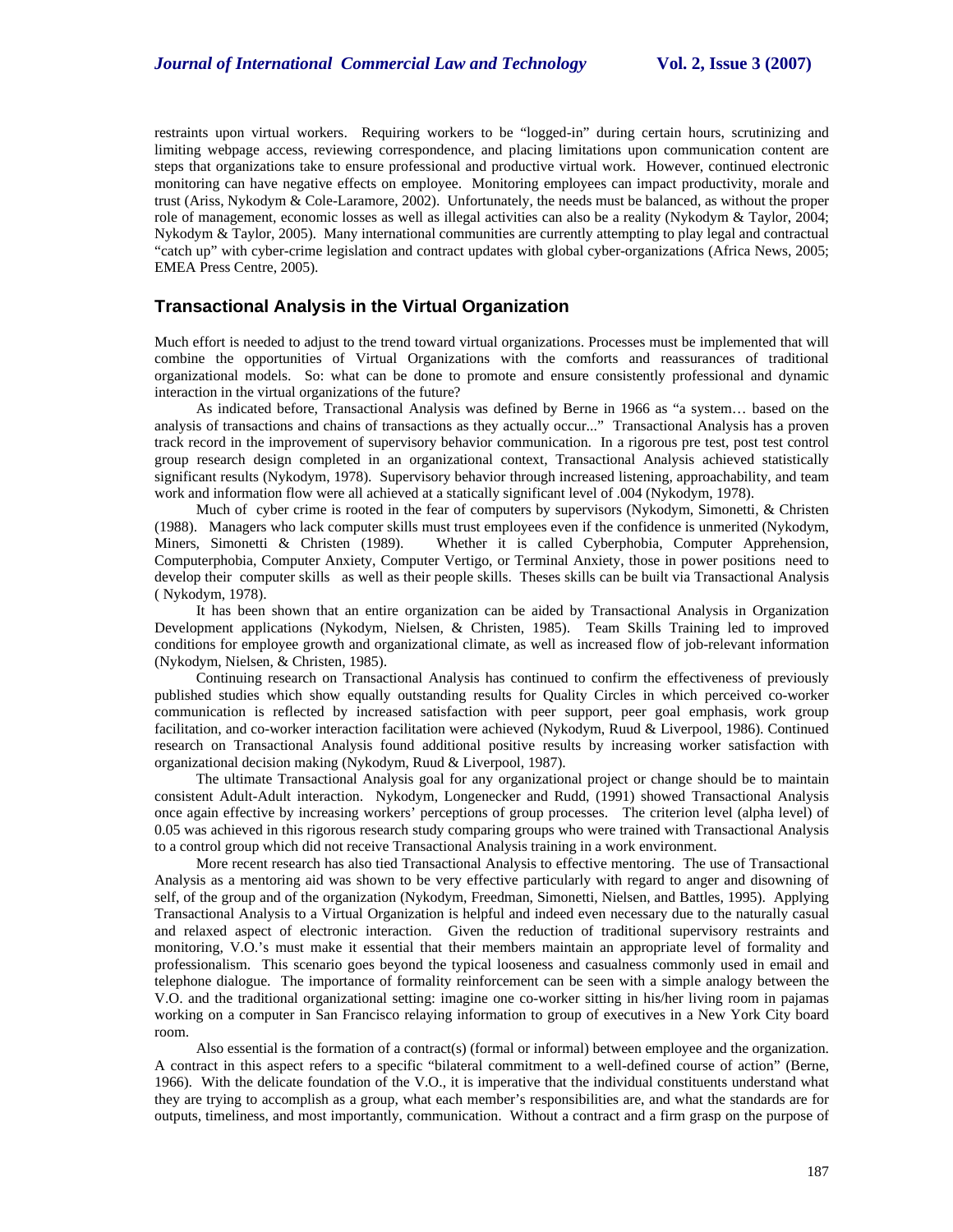the working relationship, any organizational change or initiative (in this case the application and utilization of virtual advantage) may be destined for failure (van Poelje, 1994). A strong background regarding purpose and function of the virtual relationship will allow the working members to function with the best intentions of the group in mind while still maintaining autonomy. This balance then becomes the backbone of the V.O.

Contracts should "… define who the client is, what the problem is, what the focus of intervention will be, what the ability to exert influence is and what kind of relationship the client and consultant have" (van Poelje, 1994). The proven track record of achievements by Transactional Analysis consultants with clients is an excellent model for managers and employees in modern and future virtual organizations. The challenges of distance and time separation that are the reality of virtual organizational living can be overcome by organizationally directed and applied Transactional Analysis programs. All human organizational components (members, teams and external partners) using information technology and working together across geographic or organizational boundaries can now be aided by Transactional Analysis consultants who contract by defining the client, the problem, and the focus. In this global society, virtual organizations can exert influence and yet develop the trusting relationships needed to be truly effective and productive (Nykodym & Marsillac, 2007).

Given the evolving virtual and fluid state of many of today's organizations, the traditional challenges of effective communication can arise exponentially. Indeed, Virtual Organizations, V.O.'s, often experience communication challenges at a much faster pace and at a significantly higher degree that Traditional Organizations, T.O.'s. Transactional Analysis (T.A.) is proposed as an effective system that can address and ameliorate many of these challenges. Ensuring a focus on promoting dynamic professional interactions at the V.O.'s of today and tomorrow can realize improvements across the entire organization by leveling and standardizing interaction and relationship expectations.

#### **References:**

- 1. Africa News. (April 2005). Southern Africa; SADC Laws Covering Internet to be Harmonized, < http://allafrica.com/stories/200504140479.html>. October 21, 2005.
- 2. Ariss, Sonny; Nykodym, Nick; and Cole-Laramore, Aimee. (2002). Trust and Technology in the Virtual Organization. SAM Advanced Management Journal, Vol. 67, pp. 22- 25.
- 3. Berne, Eric. (1966). Principles of Group Treatment. New York: Grove Press.
- 4. Burn, Janice and Barnett, Martin. (1999). Communicating for Advantage in the Virtual Organization. IEEE Transactions on Professional Communication, Vol. 42(4), 215-220.
- 5. Cohen, Sacha. (1997). On Becoming Virtual. Training & Development, Vol. 51(5), 30-35.
- 6. Creating Successful Virtual Organizations (2000). Harvard Management Communication Letter, Vol. 3 (12), 10-12.
- 7. Desanctis, Geraldne and Monge, Peter. (1999). Introduction to the Special Issue: Communication Processes for Virtual Organizations. Organization Science: A Journal of the Institute of Management Sciences, Vol. 10 (6), 693-704.
- 8. EMEA Press Centre. (October 2005) Spammers Beware: Microsoft and Nigeria Team up to Fight Cyber crime. EMEA Press Centre. <http://www.microsoft.com/emea/presscentre /nigerianmouts.Mspx >, October 24, 2005.
- 9. Grabowski, Martha and Roberts, Karlene H. (1999). Risk Mitigation in Virtual Organizations. Organization Science: A Journal of the Institute of Management Sciences, Vol. 10 (6), 704-722.
- 10. Harris, Thomas. (1974) I'm OK- You're OK. Boston: G.K. Hall and Co.
- 11. Kirkman, Bradley L. and Mathieu, John E. (2004). The Role of Virtuality in Work Team Effectiveness. Academy of Management Proceedings, p. L1, 6p.
- 12. Kock, Ned. (2000). Benefits of Virtual Organizations from Distributed Groups. Communication of the ACM, Vol. 43(11), 107-112.
- 13. Malone, Thomas W.; Laubacher, Robert J. (1998). The Dawn of the E-Lance Economy. Harvard Business Review, Sep/Oct98, Vol. 76 (5), 144-152.
- 14. Muhlfelder, M., Klein, U., Simon, S., and Luczak, H. (1999). Teams Without Trust? Investigations in the Influence of Video-Mediated Communication on the Origin of Trust among Cooperative Persons. Behavior and Information Technology, Vol. 18(5), 349-360.
- 15. Nykodym, Nick. (1978). Transactional Analysis a Strategy for the Improvement of Supervisory Behavior. Transactional Analysis Journal, Vol. 8 (3), 254-258.
- 16. Nykodym, Freedman, Simonetti, Nielsen, & Battles, (1995). Mentoring: Using Transactional Analysis to Help Organizational Members Utilize Their Energy in More Productive Ways, The Transactional Analysis Journal, Vol. 25, 164-173.
- 17. Nykodym, Nick; Longenecker Clinton O.; and Rudd, William N. (1991). Improving Quality of Work Life with Transactional Analysis as an Intervention Change Strategy. Applied Psychology: An International Review, Vol. 40, 395-404.